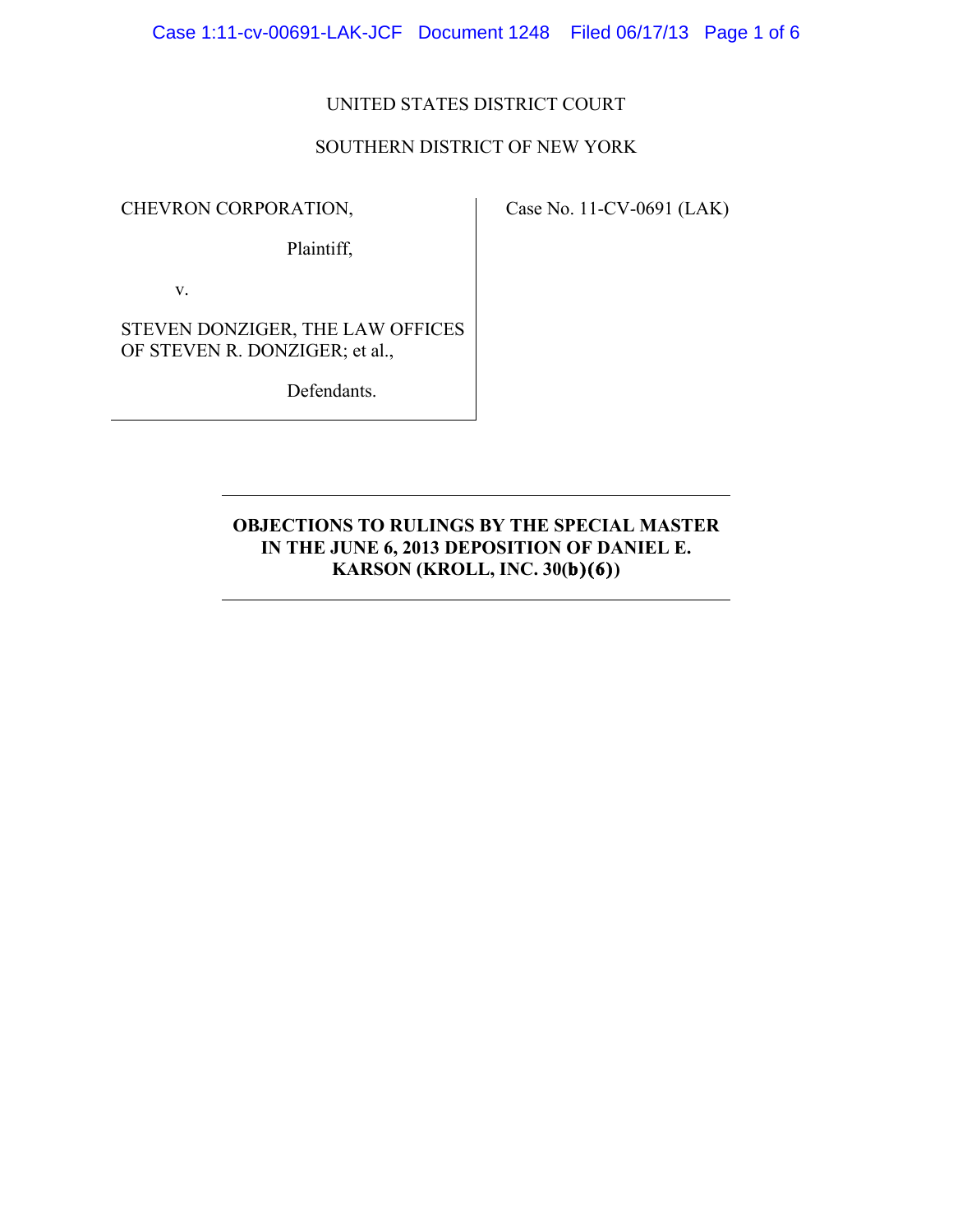Donziger Defendants submit the following objections to rulings made by Special Master

Gitter at the June 6, 2013 Deposition of Daniel E. Karson, the FRCP 30(b)(6) designate of Kroll,

Inc. ("Kroll"), which prevented Defendants from gaining testimony to which they are entitled.

**I. SPECIAL MASTER'S ORDER PREVENTING DEFENDANTS FROM INQUIRING INTO KROLL'S SURVEILLANCE ACTIVITIES ON THE BASIS OF THE COURT'S ORDER CONCERNING THE 30(B)(6) DEPOSITION OF CHEVRON WAS ERRONEOUS** 

Prior to any substantive questioning beginning counsel for Chevron objected on the

ground quote:

This holding is erroneous. First and fundamentally, the Court's order concerning Subject 21 of the Chevron 30(b)(6) Notice *applies only to the Chevron 30(b)(6) notice*. The relevant portion of the order states: "Any examination on Subject 21 should be deferred unless and until the Court rejects Magistrate Judge Francis' recommendation that defendant Donziger's counterclaim be dismissed, as it is relevant only to that." Dkt. 1130, ¶ 5. There is no basis on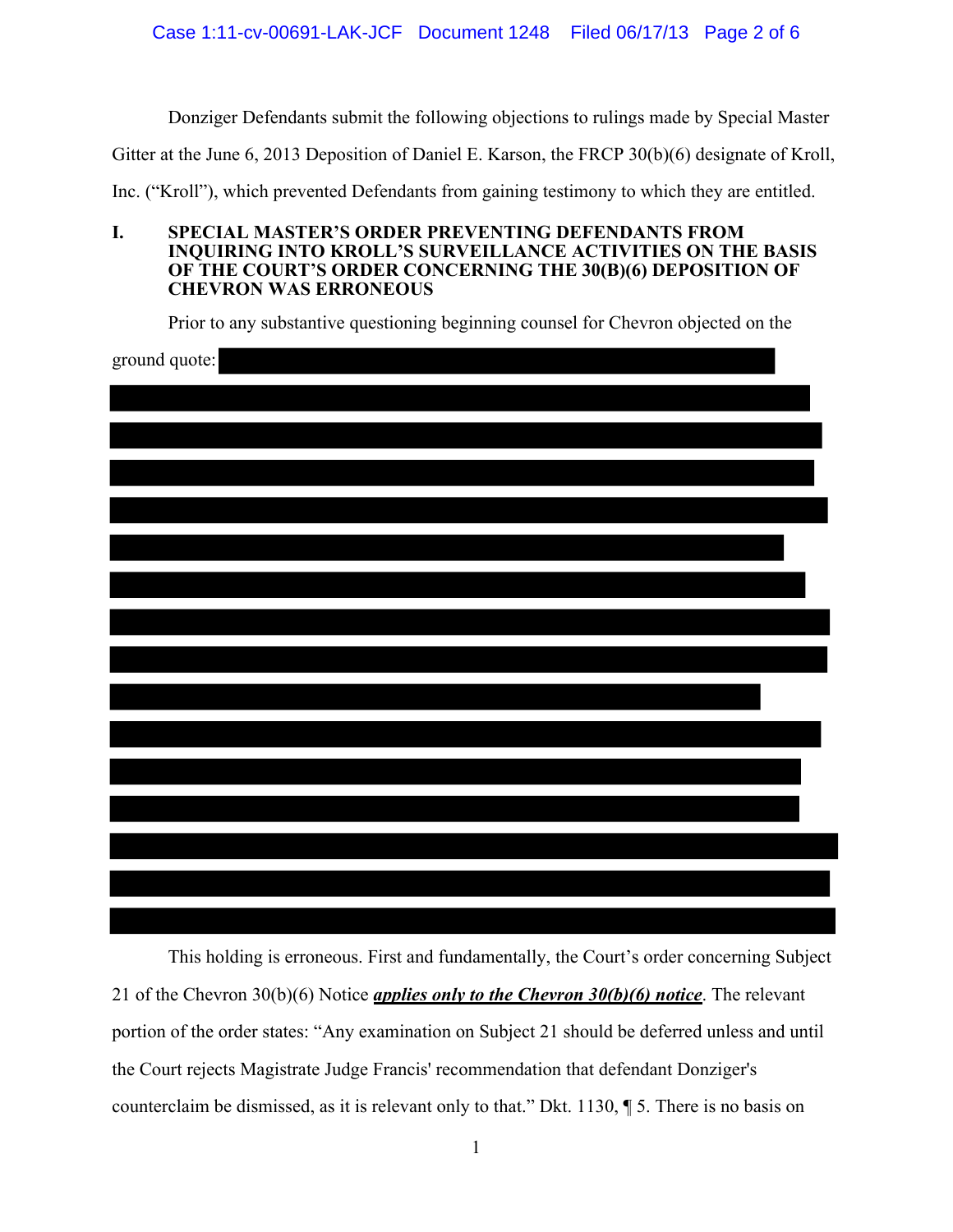# Case 1:11-cv-00691-LAK-JCF Document 1248 Filed 06/17/13 Page 3 of 6

which to "read this language to apply generally." There is not even a discussion of the substance of Subject 21 of Chevron 30(b)(6) notice in the order; thus, the only way in which the language could be read to apply generally is to find that all subjects bearing the number 21 are stayed. This would not only be absurd, it would make it impossible to apply to the Kroll 30(b)(6) deposition as there is no subject 21 in that Kroll  $30(b)(6)$  subpoena. Indeed, if Chevron wanted to bar questioning of Kroll's designate by Defendants concerning certain subjects it had the opportunity to seek a protective order that provided such protections. Instead, it sought only an order quashing the subpoena out right. It lost. Chevron is not entitled to a special dispensation that, in the event it fails to request the desired relief in the proper context, it may simply point to relief granted to it another context and say "oh, we'd like that to apply here as well" and receive it. If Chevron wanted a protective order preventing the questioning of Kroll on its investigative activities, it should have made a motion for one. It didn't, and contrary to the SM's ruling, the omission is not excused on the ground it sought such relief concerning a different deposition.

#### **II. BY MISAPPLYING THE COURT'S ORDER IN THIS WAY THE SM PREVENTED DEFENDANTS FROM PROCURING TESTIMONY THAT LIKELY WOULD HAVE BEEN HIGHLY RELEVANT**

If not prevented by the SM's erroneous application of the Court's order concerning the Chevron 30(b)(6) deposition, defendants would have sought to pursue testimony highly relevant to a number of major issues in this matter, independent of whether Donziger's counterclaims.

These issues include whether Guerra ghost wrote portions of the judgment, as he claims, or, if, in fact, Zambrano wrote the judgment himself. Guerra has alleged that he met with Zambrano on multiple occasions at Zambrano's house and at other locations in the course of the alleged ghost writing. If Kroll was surveilling Zambrano and/or Guerra during the period in which this was alleged to have occurred, whether Kroll observed Guerra frequently (or ever) coming in and out of Zambrano's home or otherwise meeting with Guerra would be highly probative of what actually occurred in this regard. Defendants would have sought testimony concerning these facts from Mr. Karson bur for the SM's ruling preventing them from doing so.

Furthermore, Guerra has alleged that he met Fajardo in person on occasions, including on occasions in which he alleges that he received money from Fajardo. The extent of Kroll's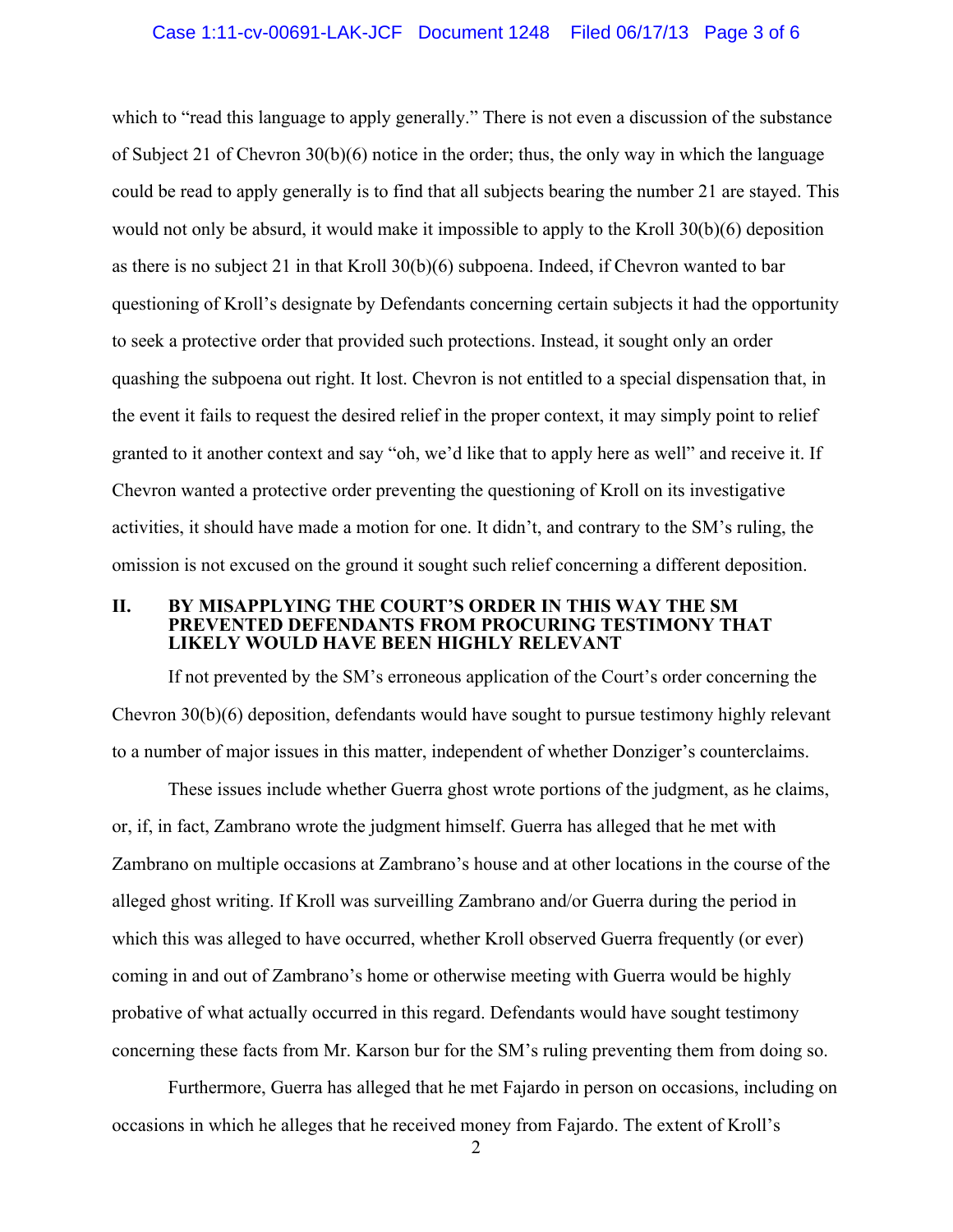# Case 1:11-cv-00691-LAK-JCF Document 1248 Filed 06/17/13 Page 4 of 6

surveillance of Fajardo and whether during such surveillance these meetings were ever observed is very probative as to whether these alleged meetings and payoffs actuallty occurred.

More generally, testimony concerning the extent of Kroll's surveillance work is also relevant to issues of Donziger's *mens rea*. Each of the predicate acts on which Chevron bases its RICO claims has a *mens rea* element. See *United States v. Autuori*, 212 F.3d 105, 115 (2d Cir. 2000) (mail and wire fraud); *United States v. Jackson*, 180 F.3d 55, 71 (2d Cir. 1999) (extortion (Hobbs Act)); *People v. Cuddihy*, 151 Misc. 318, 324 (N.Y. Gen. Sess. 1934) (extortion (N.Y. state)); *United States v. Quattrone*, 441 F.3d 153, 170 (2d Cir. 2006) (obstruction of justice); *United States v. Evergreen Int'l*, 206 Fed. Appx. 71, 75 (2d Cir. 2006) (money laundering); *Arthur Andersen LLP v. United States*, 544 U.S. 696, 705-706 (2005) (witness tampering). In the face of no direct evidence probative Donziger having the required *mens rea*, Chevron has indicated its intention to prove this circumstantially, through *inter alia* proof that Donziger and others took measures to secret their communications. *See* Dkt. 238, ¶ 162 ("Fajardo and Donziger also devised ways to hide their misconduct by creating special email addresses and code names to be used in planning and discussing their scheme."). Evidence that Donziger and Fajardo were the subject to an intensive surveillance operation by their litigation opponent is highly probative of an alternative explanation for such actions: they took them because of a well founded belief that their confidential attorney-client and work product protected communications were being monitored by their litigation opponent. Testimony concerning the nature and extent of Kroll's surveillance, which Defendants were prevented from gaining, would have been directly relevant to this issue.

The testimony of Karson would further have been relevant to determine the origin and credibility of documentary and testimonial evidence that Kroll has gather on behalf on Chevron's behalf. Evidence has already been adduced that Chevron has gained testimony through coercive tactics of private security personnel operating on its behalf. *See* Dkt. 1218, Ex. 5. Defendants should have been provided an opportunity to query Karson concerning what documents and testimony and Kroll procured for Chevron and the circumstances of its procurement, as such testimony goes to the heart of the evidence credibility.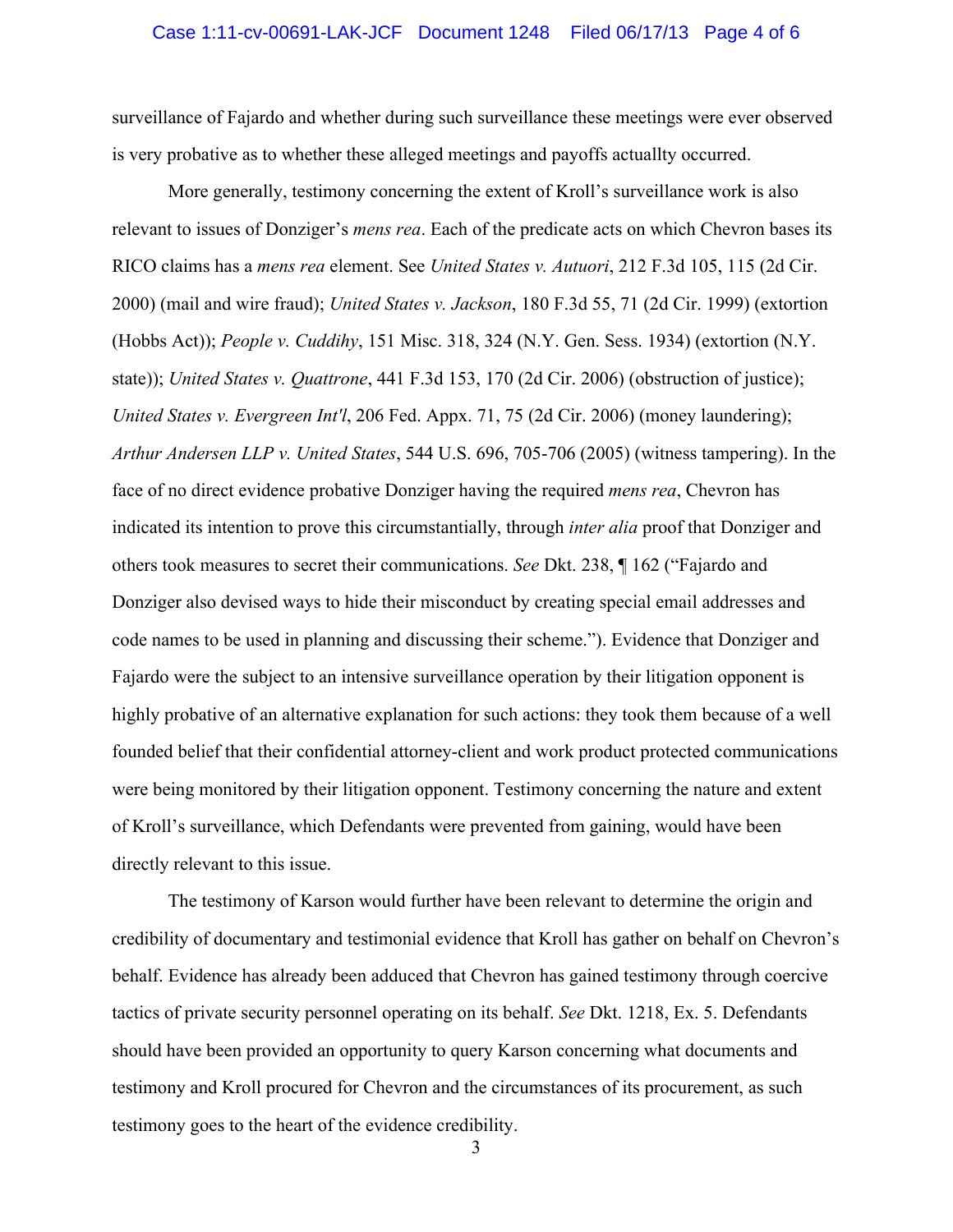#### **III. ANY WORK PRODUCT PROTECTION THAT COULD APPLY TO SUCH TESTIMONY WOULD BE OVERCOME BASED ON SUBSTANTIAL NEED**

Given the critical importance of the above described testimony – going *inter alia* to issues related to whether the alleged judicial bribery ever occurred and whether Donziger had the required *mens rea* – and the in ability of Defendants to attain substantial equivalent materials by other means, Chevron would not have been entitled to protected the testimony sought based on work product protection. *See* Fed. R. Civ. P. 26(b)(3). Indeed, courts have consistently held that any work product protection over surveillance materials is overcome in analogous contexts for similar reasons. *See, Bachir v. Transoceanic Cable Ship Co*., 98-4625 1998 U.S. Dist. LEXIS 19528, 2-4 (S.D.N.Y. Dec. 15, 1998) ("Surveillance evidence, available only from the one who obtained it, fixes information available at a particular time and place under particular circumstances, and therefore cannot be duplicated. Accordingly, because the substantial need/undue hardship requirements of Rule 26 for the discovery of work product material is satisfied, the Court concludes that surveillance evidence is discoverable, its work product status notwithstanding.") (collecting cases, internal quotation omitted, noting further at \*2-3 the need to disclose *all* surveillance materials not just those that the surveilling party selects to use at trial); *Martin v. Long Island R. R. Co*., 63 F.R.D. 53, 55 (E.D.N.Y. 1974); *Evan v. Estell*, 203 F.R.D. 172, 173 (M.D. Pa. 2001); *Ward v. CSX Transportation, Inc.,* 161 F.R.D. 38, 40-41 (E.D.N.C. 1995); *Smith v. Diamond Offshore Drilling, Inc*., 168 F.R.D. 582, 586 (S.D. Tex. 1996); *Smith v. CSX Transportation, Inc*., 93-373,1994 U.S. Dist. LEXIS 21400, (E.D.N.C. May 19,1994); *Snead v. American Export-Isbrandtsen Lines, Inc*., 59 F.R.D. 148, 150-151 (E.D. Pa. 1973).

### **IV. WORK PRODUCT IS ALSO POTENTIALLY WAIVED ON CRIME FRAUD**

There is, furthermore, a significant probability that any work product protection over Kroll's surveillance activities is waived based on crime fraud. Specifically, there is evidence adduced that Chevron has engaged private security personnel to engage in actions that potentially run afoul of law preventing witness tampering, obstruction of justice, stalking, and foreign bribery. Defendants should have been allowed to ask questions of Karson that probative of whether Kroll engaged in any of these prohibited activities, which if shown would waive any work product protection claimed by Chevron over them.